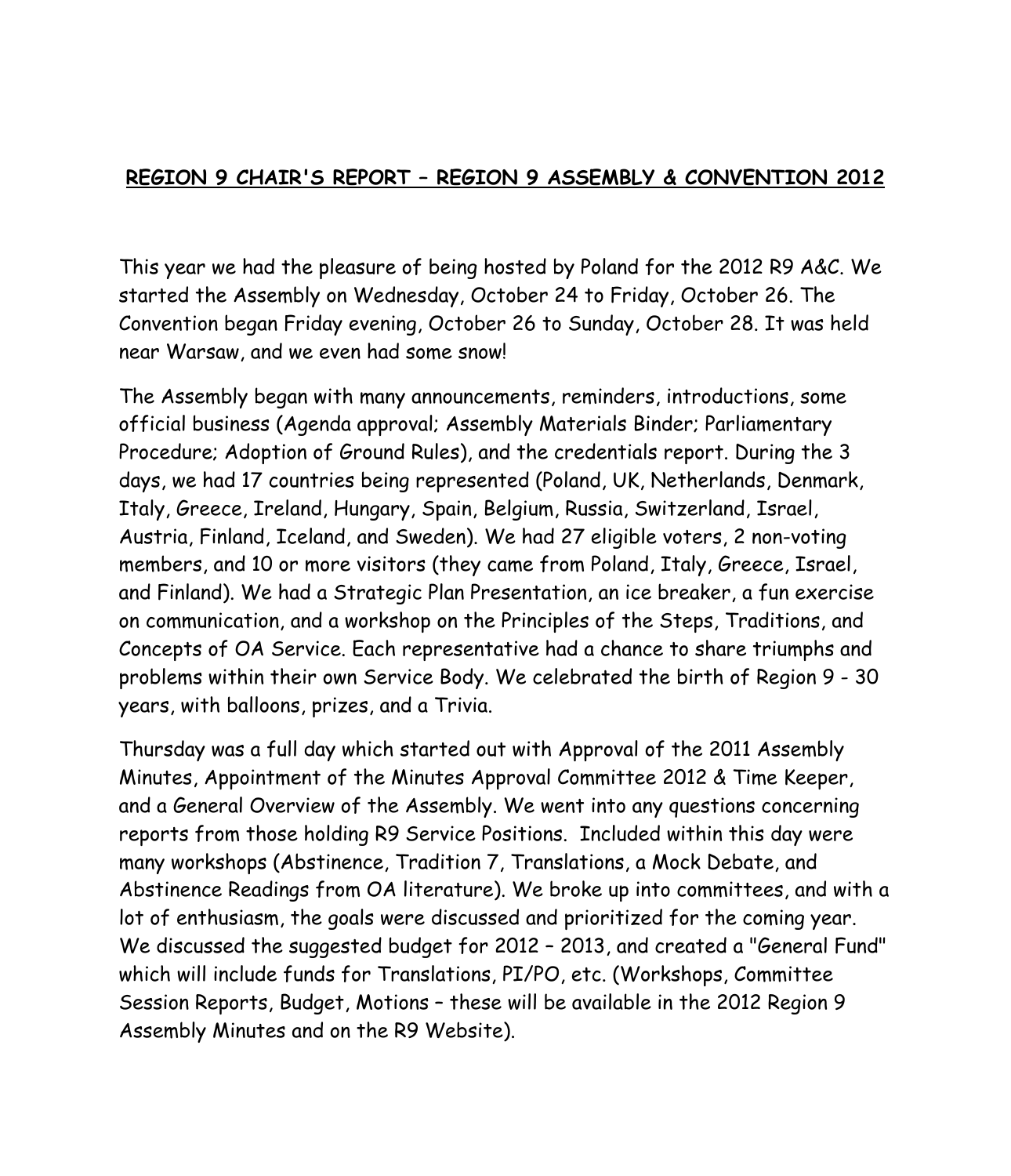We had elections for Region 9 Service Positions. Those voted in were :

 Treasurer, & Finance Committee Chair – Isabella, Sweden Banker – Joanna, UK Secretary – Mette, Denmark Electronics Communications Committee Chair – Fawn, Ireland Twelfth-Step-Within Committee Chair – Chadia, Spain Public Information Committee Chair – Debora, Belgium Bylaws Committee Chair – Siobhan, Ireland

Those continuing in their term with service are :

 Region 9 Chair – Susan, Israel Region 9 Trustee – Esti, Israel Literature & Translations Committee Chair – Irenne, Denmark

The service of Signatory continues with Pam from UK. The volunteered position as R9 Newsletter Coordinator is Roy from Israel.

We also spoke about hosting Region 9 Assembly & Convention in 2014 (Israel will host the 2013 R9 A&C).

On Friday, we had motions to vote on – and we had many this year. The budget was passed. We had a committee wrap-up. Then, sharing and closing. During these 3 days, we had 3 OA meetings (topics consisted of Abstinence, Sponsorship, and Service). We took the time throughout the Assembly to have fun, whether it was with our Abstinence Readings or Trivia where the "winner" received a prize, or when we took a break to "exercise". We gave ourselves the chance to laugh!

The Convention started Friday evening and went to Sunday with speaker meetings and sharing. These sessions focused on Abstinence. Saturday night R9 had a raffle